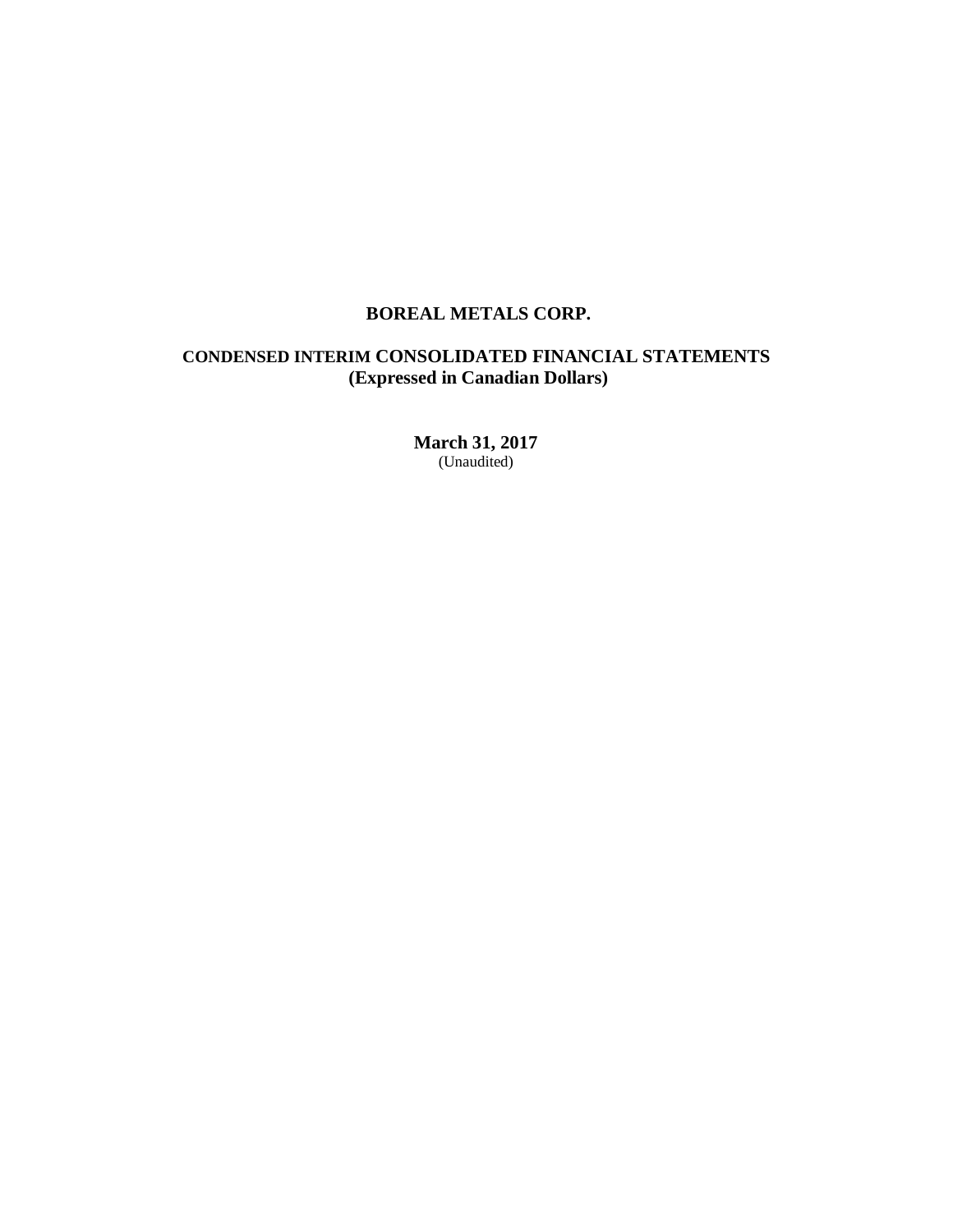#### **NOTICE OF NO AUDITOR REVIEW OF CONDENSED INTERIM CONDENSED INTERIM CONSOLIDATED FINANCIAL STATEMENTS**   $\mathbf{L}$

Under National Instrument 51-102, Part 4, subsection 4.3 (3) (a), if an auditor has not performed a review of the condensed interim consolidated financial statements, they must be accompanied by a notice indicating that an **N** auditor has not reviewed the financial statements. e

The accompanying unaudited condensed interim consolidated financial statements of the Company have been **L** prepared by and are the responsibility of the Company's management.

The Company's independent auditor has not performed a review of these financial statements in accordance with standards established by the Canadian Institute of Chartered Accountants for a review of condensed interim financial statements by an entity's auditor.  $\alpha$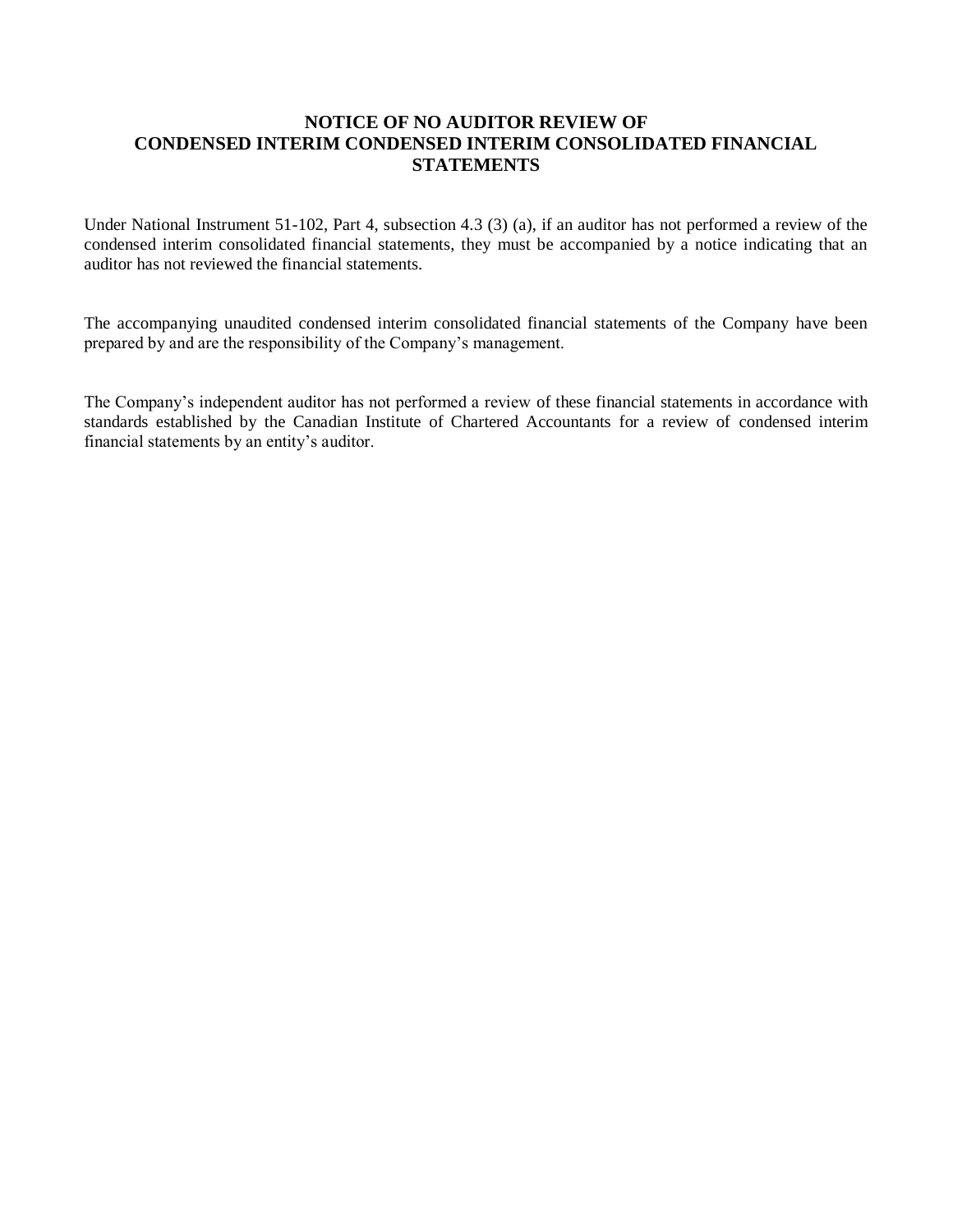## **BOREAL METALS CORP.** CONDENSED INTERIM CONSOLIDATED STATEMENTS OF FINANCIAL POSITION As at March 31, 2017 and December 31, 2016 (Expressed in Canadian Dollars) (Unaudited)

|                                                                                                                                                       | <b>Note</b>   | March 31, 2017                               |              | December 31, 2016           |
|-------------------------------------------------------------------------------------------------------------------------------------------------------|---------------|----------------------------------------------|--------------|-----------------------------|
| <b>ASSETS</b>                                                                                                                                         |               |                                              |              |                             |
| <b>Current Assets</b>                                                                                                                                 |               |                                              |              |                             |
| Cash                                                                                                                                                  |               | \$<br>228,579                                | $\mathbb{S}$ | 196,987                     |
| GST receivable                                                                                                                                        |               | 18,496                                       |              | 8,931                       |
|                                                                                                                                                       |               | 247,075                                      |              | 205,918                     |
| Exploration and evaluation assets                                                                                                                     | 3,9           | 159,913                                      |              |                             |
| <b>TOTAL ASSETS</b>                                                                                                                                   |               | \$<br>406,988                                | $\mathbb{S}$ | 205,918                     |
| <b>LIABILITIES</b><br><b>Current Liabilities</b><br>Accounts payable and accrued liabilities<br>Short-term loan from related party<br>Short-term loan | 4<br>5,7<br>5 | \$<br>126,265<br>75,800<br>81,895<br>283,960 | \$           | 87,356<br>94,195<br>181,551 |
|                                                                                                                                                       |               |                                              |              |                             |
| SHAREHOLDERS' EQUITY (DEFICIENCY)                                                                                                                     |               |                                              |              |                             |
| Share capital                                                                                                                                         | 6             | 276,670                                      |              | 191,000                     |
| Share subscription                                                                                                                                    | 13            | 483,500                                      |              | 289,379                     |
| Accumulated other comprehensive loss                                                                                                                  |               | (10, 449)                                    |              |                             |
| Deficit                                                                                                                                               |               | (626, 693)                                   |              | (456, 012)                  |
|                                                                                                                                                       |               | 123,028                                      |              | 24,367                      |
| <b>TOTAL LIABILITIES AND</b>                                                                                                                          |               |                                              |              |                             |
| SHAREHOLDERS' EQUITY (DEFICIENCY)                                                                                                                     |               | \$<br>406,988                                | \$           | 205,918                     |

Approved and authorized by the Board on May 30, 2017.

| "Karl Antonius" | <b>Jirector</b> | <i>"Jon Sherron</i> | Jirector |
|-----------------|-----------------|---------------------|----------|
| Karl Antonius   |                 | <b>Jon Sherron</b>  |          |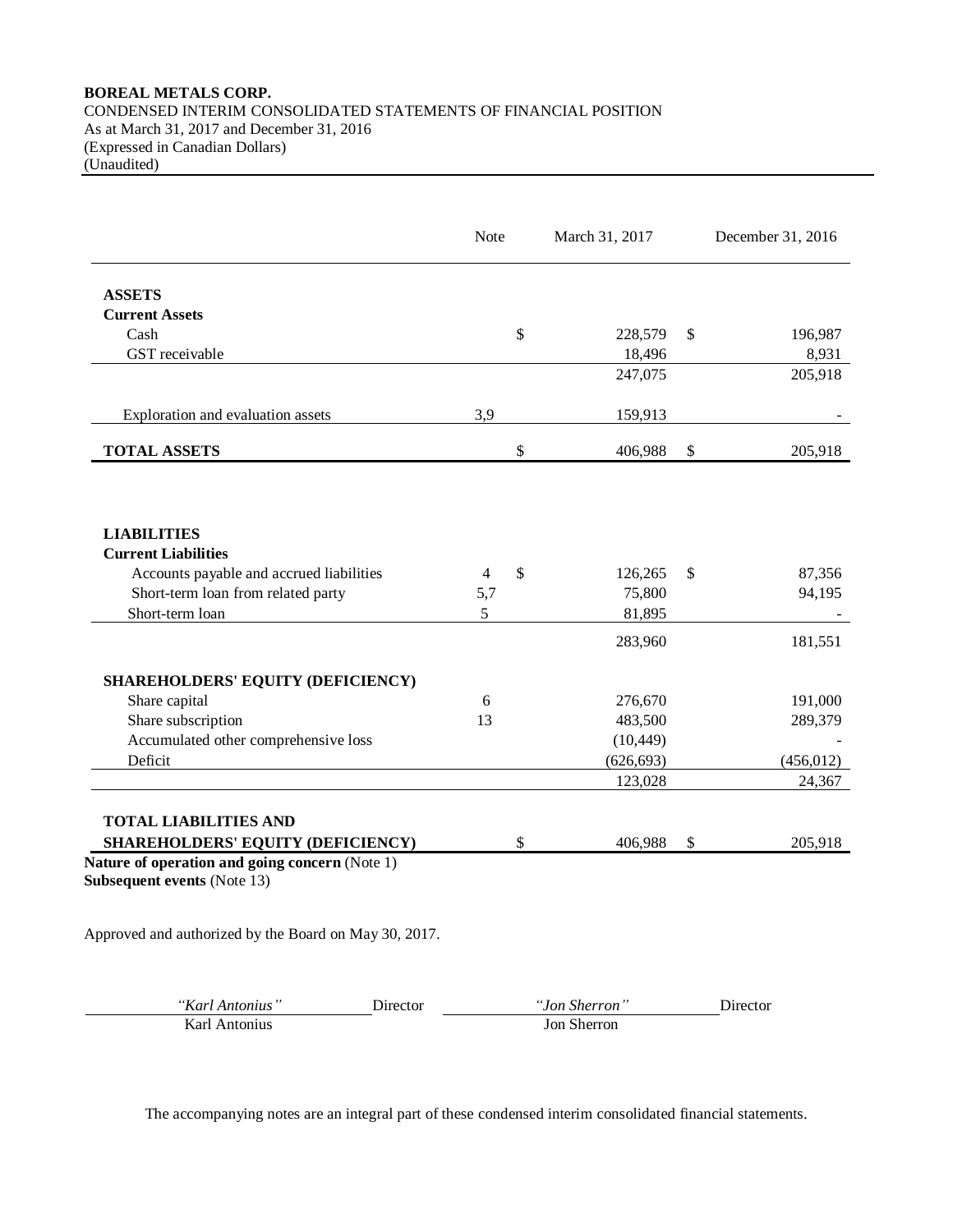# **BOREAL METALS CORP.**

CONDENSED INTERIM CONSOLIDATED STATEMENTS OF LOSS AND COMPREHENSIVE LOSS For the Periods ended March 31, 2017 and 2016 (Expressed in Canadian Dollars) (Unaudited)

|                                             |             |      |            | For the Three Months Ended March 31, |           |  |
|---------------------------------------------|-------------|------|------------|--------------------------------------|-----------|--|
|                                             | <b>Note</b> | 2017 |            | 2016                                 |           |  |
| <b>EXPENSES</b>                             |             |      |            |                                      |           |  |
| Amortization                                | 3           | \$   | 21,367     | \$                                   |           |  |
| Consulting and management fees              | 7           |      | 19,998     |                                      |           |  |
| <b>Exploration Expense</b>                  |             |      | 89,364     |                                      |           |  |
| License and permits                         |             |      | 447        |                                      |           |  |
| General and administrative costs            |             |      | 8,550      |                                      | 134       |  |
| Professional fees                           |             |      | 21,488     |                                      | 5,000     |  |
| Regulatory, filing and transfer agents fees |             |      | 698        |                                      | 1,500     |  |
| Travel expenses                             |             |      | 8,769      |                                      |           |  |
| <b>NET LOSS AND COMPREHENSIVE LOSS</b>      |             | \$   | (170, 681) | \$                                   | (6,634)   |  |
|                                             |             |      |            |                                      |           |  |
| Basic and diluted loss per common share     |             | \$   | (0.02)     | \$                                   | (0.00)    |  |
| Weighted average number of common shares    |             |      |            |                                      |           |  |
| issued and outstanding                      |             |      | 9,476,109  |                                      | 8,610,000 |  |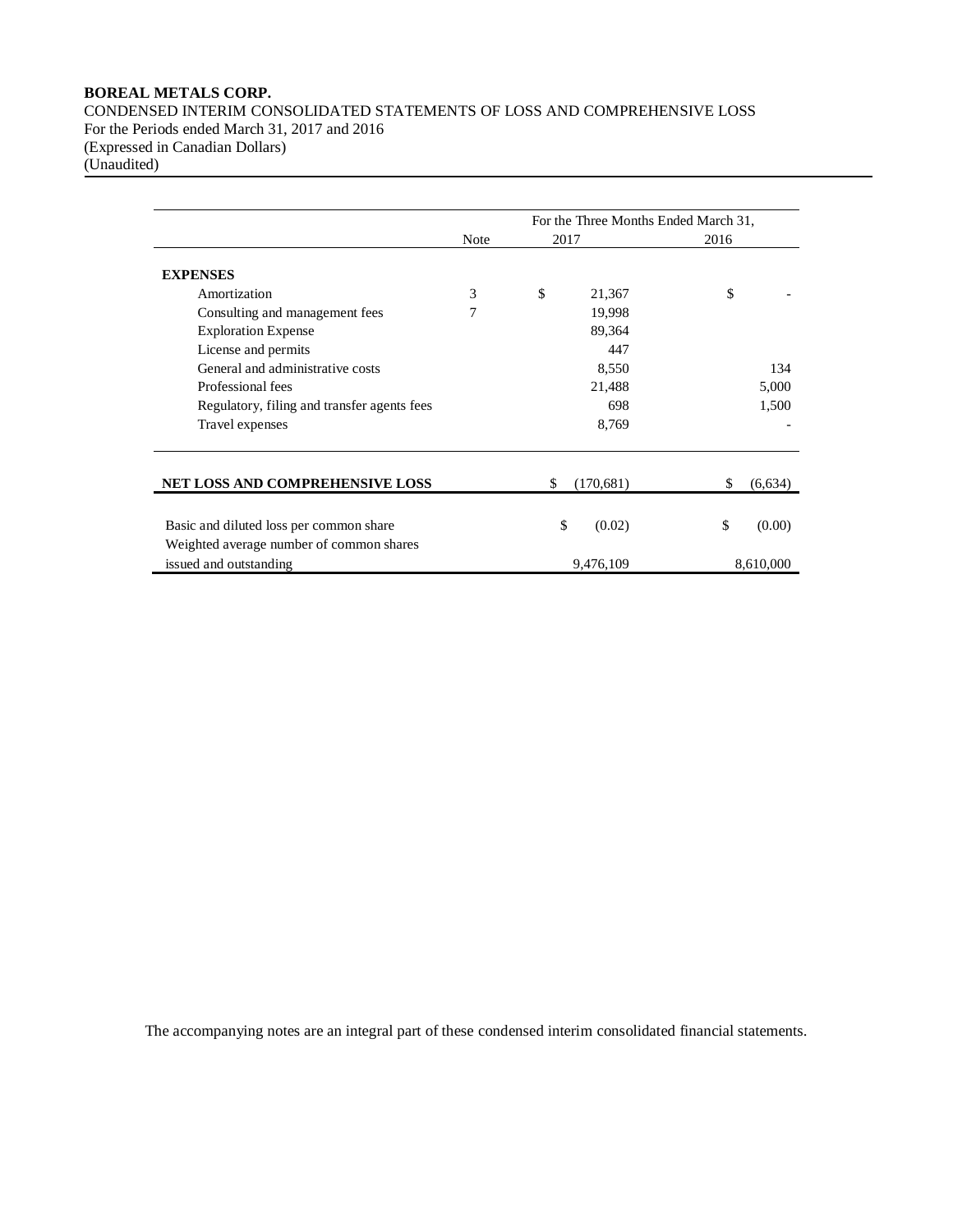## **BOREAL METALS CORP.** CONDENSED INTERIM CONSOLIDATED STATEMENTS OF CASH FLOWS For the Period Ended March 31, 2017 and 2016 (Expressed in Canadian Dollars) (Unaudited)

|                                                           | For the Three Months Ended March 31, |            |    |          |  |
|-----------------------------------------------------------|--------------------------------------|------------|----|----------|--|
|                                                           |                                      | 2017       |    | 2016     |  |
| Cash flow provided by (used in):                          |                                      |            |    |          |  |
| <b>CASH FLOW FROM OPERATING ACTIVITIES</b>                |                                      |            |    |          |  |
| Net loss                                                  | $\mathsf{\$}$                        | (170, 681) | \$ | (6, 634) |  |
| Adjustments to non-cash items:                            |                                      |            |    |          |  |
| Amortization                                              |                                      | 21,367     |    |          |  |
| Changes in non-cash working capital items:                |                                      |            |    |          |  |
| GST receivable                                            |                                      | (9, 565)   |    | (325)    |  |
| Accounts payable and accrued liabilities                  |                                      | 38,231     |    | 2,775    |  |
|                                                           |                                      | (120, 648) |    | (4,184)  |  |
|                                                           |                                      |            |    |          |  |
| <b>CASH FLOWS FROM INVESTING ACTIVITIES</b>               |                                      |            |    |          |  |
| Purchases of exploration and evaluation assets            |                                      | (146, 382) |    |          |  |
| Cash acquired on acquisition of Swedish Companies         |                                      | 51,450     |    |          |  |
|                                                           |                                      | (94, 932)  |    |          |  |
|                                                           |                                      |            |    |          |  |
| CASH FLOWS FROM FINANCING ACTIVITIES                      |                                      |            |    |          |  |
| Short-term loan from related party                        |                                      | (18, 395)  |    | (6,450)  |  |
| Short-term loan                                           |                                      | 81,895     |    | 25,000   |  |
| Share subscription                                        |                                      | 194,121    |    |          |  |
|                                                           |                                      | 257,621    |    | 18,550   |  |
| Exchange differences on translation of foreign operations |                                      | (10, 449)  |    |          |  |
| Increase in cash                                          |                                      | 31,592     |    | 14,366   |  |
| Cash - beginning of period                                |                                      | 196,987    |    | 77       |  |
| Cash - end of period                                      | \$                                   | 228,579    | \$ | 14,443   |  |
|                                                           |                                      |            |    |          |  |
| Supplemental Cash Flow                                    |                                      |            |    |          |  |
| Cash paid for interest                                    | \$                                   |            | \$ |          |  |
| Cash paid for income taxes                                | \$                                   |            | \$ |          |  |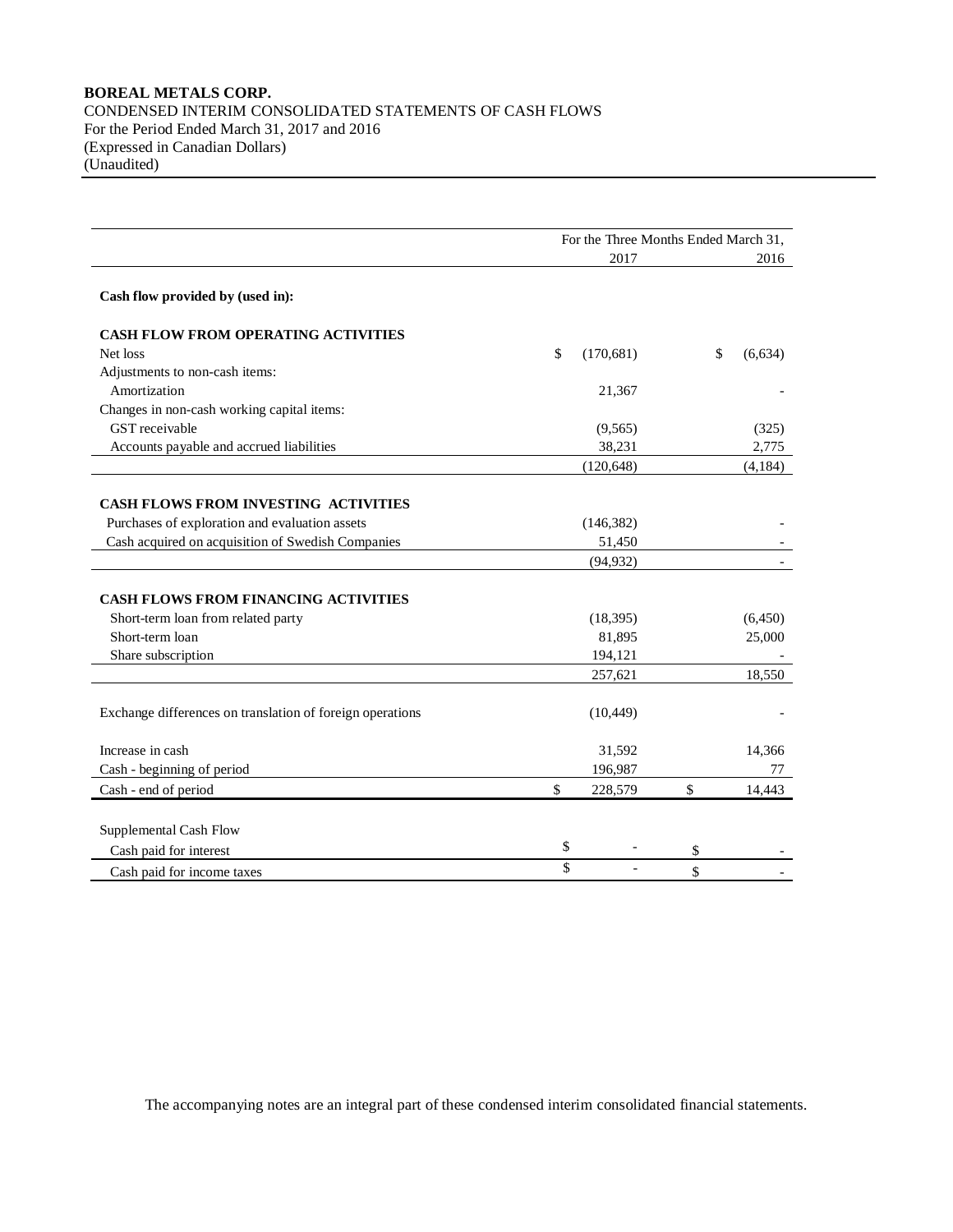## **BOREAL METALS CORP.**

CONDENSED INTERIM CONSOLIDATED STATEMENTS OF CHANGES IN SHAREHOLDERS' EQUITY (DEFICIENCY) For the Periods Ended December 31, 2015 and 2016 (Expressed in Canadian Dollars) (Unaudited)

|                                                                     |              | <b>Share Capital</b> |               | <b>Share</b>        |    | Acc.                           |                          |   |                       |
|---------------------------------------------------------------------|--------------|----------------------|---------------|---------------------|----|--------------------------------|--------------------------|---|-----------------------|
|                                                                     | <b>Notes</b> | <b>Number</b>        | Amount        | <b>Subscription</b> |    | <b>Other</b><br>Com.<br>loss   | <b>Deficit</b>           |   | <b>Total</b>          |
| <b>Balance at December 31, 2015</b><br>Net loss for the period      |              | 8,610,000            | \$<br>191,000 | \$                  |    | \$<br>$\overline{\phantom{0}}$ | (284, 471)<br>(6,634)    | S | (93, 471)<br>(6, 634) |
| <b>Balance March 31, 2016</b>                                       |              | 8,610,000            | 191,000       |                     |    |                                | (291, 105)               |   | (100, 105)            |
| Obligations to issue shares<br>Net loss for the period              | 13           |                      |               | 289,379             |    |                                |                          |   | 289,379               |
| <b>Balance at December 31, 2016</b><br>Shares issued on acquisition |              | 8,610,000            | 191,000       | 289,379             |    |                                | (456, 012)               |   | 24,367                |
| of Swedish Companies                                                | 3,9          | 1,713,390            | 85,670        |                     |    |                                |                          |   | 85,670                |
| Obligations to issue shares<br>Currency translation                 | 13           |                      |               | 194,121             |    |                                | $\overline{\phantom{a}}$ |   | 194,121               |
| adjustment                                                          |              |                      |               |                     |    | (10, 449)                      |                          |   | (10, 449)             |
| Net loss for the period                                             |              |                      |               |                     |    |                                | (170,681)                |   | (170,681)             |
| <b>Balance March 31, 2017</b>                                       |              | 10,323,390           | \$<br>276,670 | \$<br>483,500       | S. | (10, 449)<br>S                 | (628, 693)               | S | 123,028               |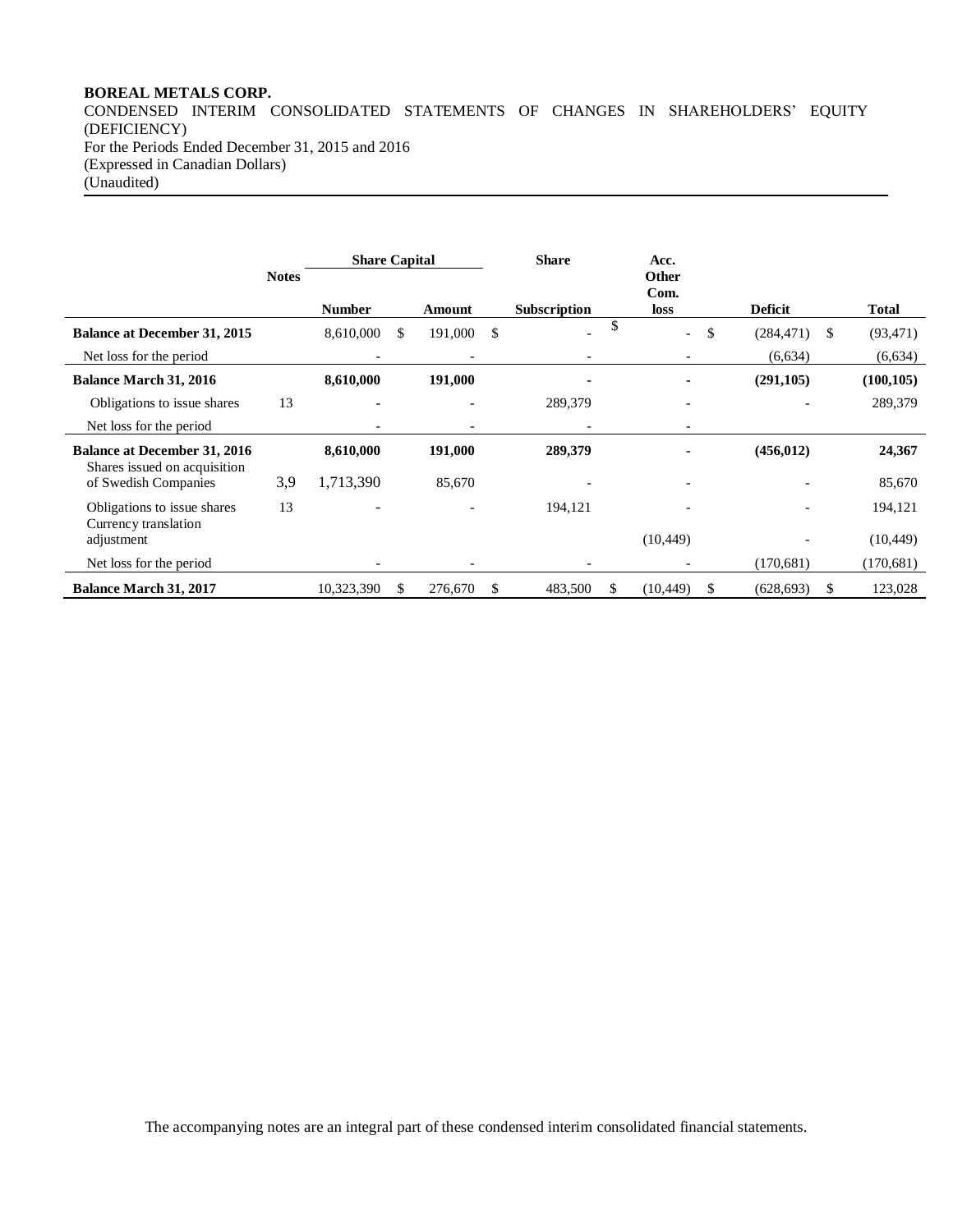## **1. NATURE OF OPERATIONS AND GOING CONCERN**

**Boreal Metals Corp.** (the "Company") was incorporated under the Business Corporations Act, British Columbia on December 31, 2013 and is considered to be in the exploration stage with respect to its mineral properties. On November 7, 2016, the Company changed its name to Boreal Metals Corp. The Company's head office address is 340 - 233 West 1st Street, North Vancouver, BC V7M 1B3.

On April 1, 2014, the Company commenced trading on the Canadian Securities Exchange ("CSE") under the trading symbol "EFM". On April 12, 2016, the CSE delisted the Company for being in default of CSE requirements. As of the date of the financial statements the Company's common shares were delisted from trading on the CSE.

The Company is in the process of exploring and developing its mineral property and has not yet determined whether the properties contain reserves that are economically recoverable. The recoverability of the amounts shown for mineral properties and related exploration and evaluation assets are dependent upon the existence of economically recoverable reserves, the ability of the Company to obtain necessary financing to complete the development of those reserves and upon future profitable production.

These consolidated financial statements have been prepared by management on a going concern basis which assumes that the Company will be able to realize its assets and discharge its liabilities in the normal course of business for the foreseeable future. The Company has incurred ongoing losses and expects to incur further losses in the development of its business. At March 31, 2017, the Company had cash of \$228,579, working capital deficiency of \$36,885 and accumulated deficit of \$626,693, all of which casts significant doubt about the Company's ability to continue as a going concern. The continuing operations of the Company are dependent upon its ability to continue to raise adequate financing and to commence profitable operations in the future and repay its liabilities arising from normal business operations as they become due.

The consolidated financial statements do not include any adjustments relating to the recoverability and classification of recorded asset amounts and classification of liabilities that might be necessary should the Company be unable to continue in existence.

## **2. BASIS OF PREPARATION AND SIGNIFICANT ACCOUNTING POLICIES**

#### **Basis of Presentation, functional currency and basic of consolidation**

These unaudited condensed interim consolidated financial statements have been prepared in accordance with IAS 34 – Interim Financial Reporting ("IAS 34") as issued by the International Accounting Standards Board ("IASB"). Accordingly, certain disclosures included in annual financial statements prepared in accordance with International Financial Reporting Standards ("IFRSs") as issued by the IASB have been condensed or omitted.

The consolidated financial statements have been prepared on a historical cost basis except for certain financial assets that are measured at fair value. In addition, these consolidated financial statements have been prepared using the accrual basis of accounting, except for cash flow information.

The presentation and functional currency of the Company and its subsidiaries is the Canadian dollar. All dollar amounts presented are in Canadian dollars unless otherwise specified.

These consolidated financial statements incorporate the financial statements of the Company and its wholly controlled subsidiary, First Ferro Mining Ltd. ("First Ferro", currently dormant), and newly acquired EMX Exploration Scandinavia AB and Iekelvare Minerals AB (together referred to as the "Swedish Companies") (Note 8). Control exists when the Company has the power, directly or indirectly, to govern the financial and operating policies of an entity so as to obtain benefits from its activities. All significant intercompany transactions and balances have been eliminated.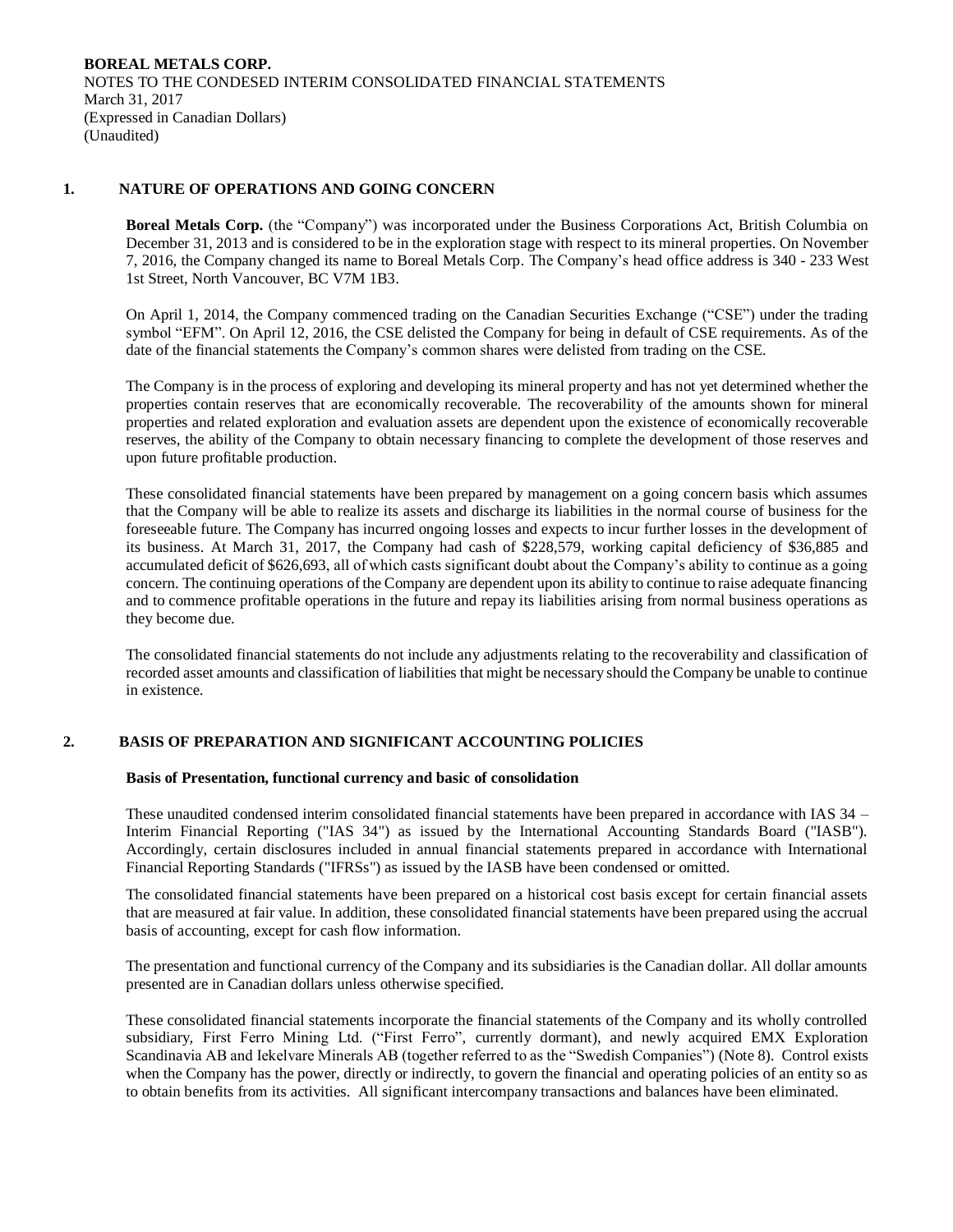The condensed interim consolidated financial statements do not include all the information and disclosures required in the annual financial statements and should be read in conjunction with the Company's annual financial statements for the year ended December 31, 2016, which have been prepared in accordance with IFRS.

The accounting policies applied in the preparation of these condensed interim consolidated financial statements are consistent with those applied and disclosed in the Company's audited consolidated financial statements for the year ended December 31, 2016.

The Company's interim results are not necessarily indicative of its results for a full year.

## **Significant accounting judgments and estimates**

The preparation of consolidated financial statements in conformity with IFRS requires management to make certain estimates, judgments and assumptions that affect the reported amounts of assets and liabilities at the date of the consolidated financial statements and the reported revenues and expenses during the year. Although management uses historical experience and its best knowledge of the amount, events or actions to form the basis for judgments and estimates, actual results may differ from these estimates. The most significant accounts that require estimates as the basis for determining the stated amounts include valuation of share-based payments and recognition of deferred income tax amounts and provision for restoration, rehabilitation and environmental costs.

Critical judgments exercised in applying accounting policies that have the most significant effect on the amounts recognized in the financial statements are as follows:

### Economic recoverability and probability of future economic benefits of mineral properties

Management has determined that mineral property costs incurred which were capitalized have future economic benefits and are economically recoverable. Management uses several criteria in its assessments of economic recoverability and probability of future economic benefits including geological and metallurgic information, history of conversion of mineral deposits to proven and probable reserves, scoping and feasibility studies, accessible facilities, existing permits and life of mine plans.

### Determination of functional currency

The Company determines the functional currency through an analysis of several indicators such as expenses and cash flow, financing activities, retention of operating cash flows, and frequency of transactions with the reporting entity.

## **Accounting Standards Issued But Not Yet Effective**

IFRS 9, Financial Instruments: Classification and Measurement, issued in December 2009, effective for annual periods beginning on or after January 1, 2018, with early adoption permitted, introduces new requirements for the classification and measurement of financial instruments. Management anticipates that this standard will be adopted in the Company's financial statements for the period beginning January 1, 2018. The Company is currently evaluating the impact of the adoption of this standard on its consolidated financial statements.

## **3. EXPLORATION AND EVALUATION ASSETS**

February 14, 2017, the Company closed its share purchase agreement via a share exchange transaction with Eurasian Minerals Inc. ("Eurasian") and acquired two companies which together represent a portfolio of four Scandinavian base and precious metal (zinc-lead-copper-silver-gold) exploration projects including Gumsberg and Adak exploration assets in Sweden and the Tynset and Burfjord assets in Norway (the "Properties"). EMX Exploration Scandinavia AB and Iekelvare Minerals AB (together referred to as the "Swedish Companies") are now wholly-owned subsidiaries of the Company (Note 9).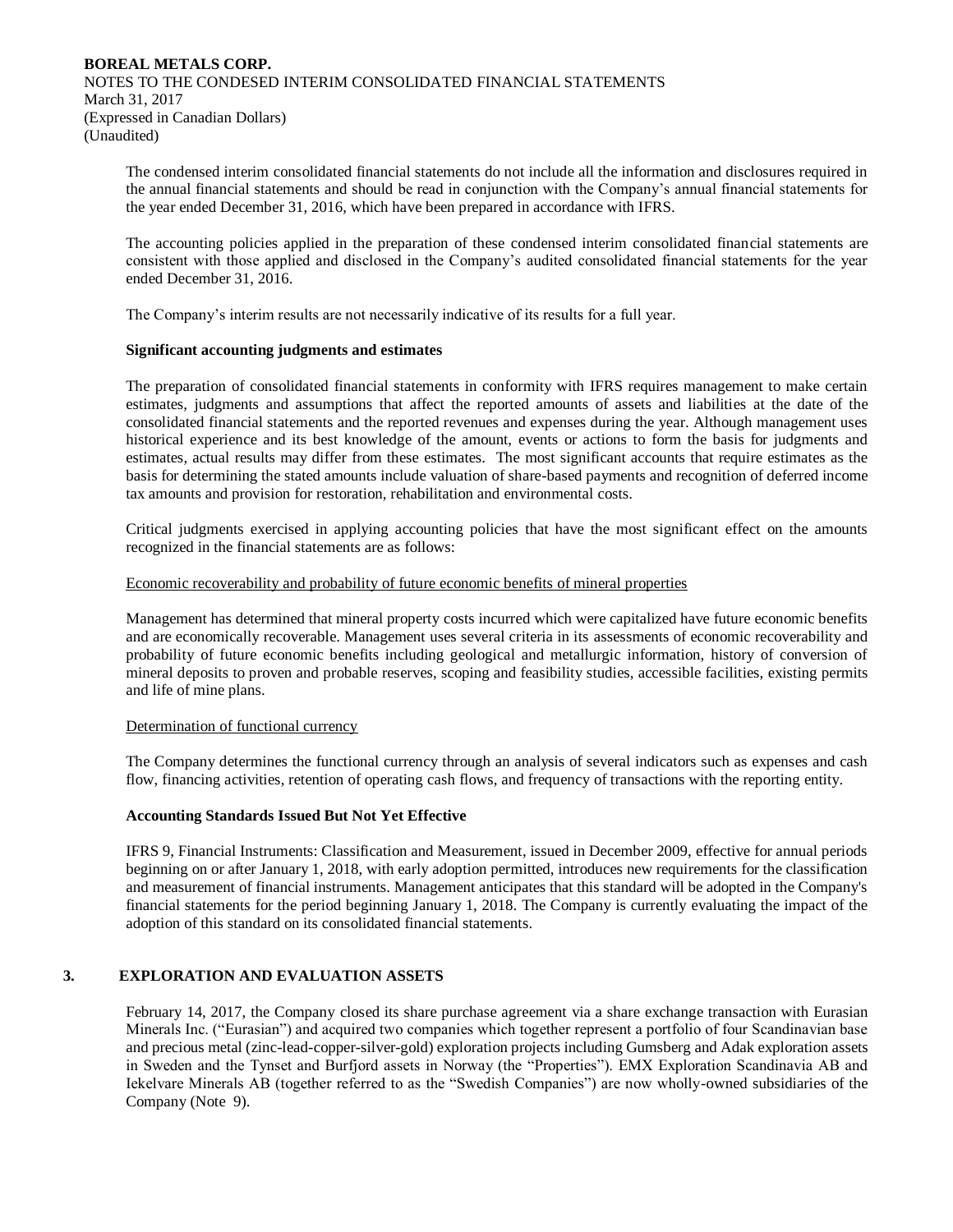|                                                 |    | <b>Swedish Properties</b> |
|-------------------------------------------------|----|---------------------------|
| Balance as of December 31, 2016                 |    |                           |
| Property acquisition costs                      | \$ | 179,825                   |
| Amortization                                    |    | (21, 367)                 |
| Adjustment on translation of foreign operations |    | (1, 455)                  |
| Balance as of March 31, 2017                    | S  | 159.913                   |

## **4. ACCOUNTS PAYABLE AND ACCRUED LIABILITIES**

As at March 31, 2017 and December 31, 2015 accounts payable and accrued liabilities consists of the followings:

|                     | March 31, 2017 | December 31, 2016 |
|---------------------|----------------|-------------------|
| Accounts payable    | 126,265        | 82,806            |
| Accrued liabilities | -              | 4,550             |
|                     | 126.265        | 87.356            |

# **5. SHORT-TERM LOANS**

#### **Short-term loans from related party**

As at March 31, 2017, the Company's director advanced to the Company a total amount of \$75,800 (December 31, 2016 - \$94,195) by the way of short-term loans. These are an unsecured, non-interest bearing and due on demand loans.

#### **Short-term loans**

As of March 31, 2017, \$81,895 (December 31, 2016 - \$Nil) was advances to the Company by the way of short-term loans. These loans are unsecured, non-interest bearing and due on demand loans.

# **6. SHARE CAPITAL**

#### **Authorized share capital**

As at March 31, 2017, the authorized share capital of the Company is an unlimited number of common shares without par value. All issued shares, consisting only of common shares are fully paid.

#### **Issued share capital**

As at March 31, 2017, there were 10,323,390 common shares issued and outstanding and December 31, 2016 8,610,000.

*During the period ended March 31, 2017*

On February 14, 2017, the Company issued 1,713,390 common shares to Eurasian Minerals Inc. on the acquisition of the Swedish Companies. The shares were fair valued at \$85,670 (Note 9).

*During the year ended December 31, 2016*

No shares were issued in the year ended December 31, 2016.

As at March 31, 2017 and December 31, 2016, there were no stock options nor share purchase warrants outstanding.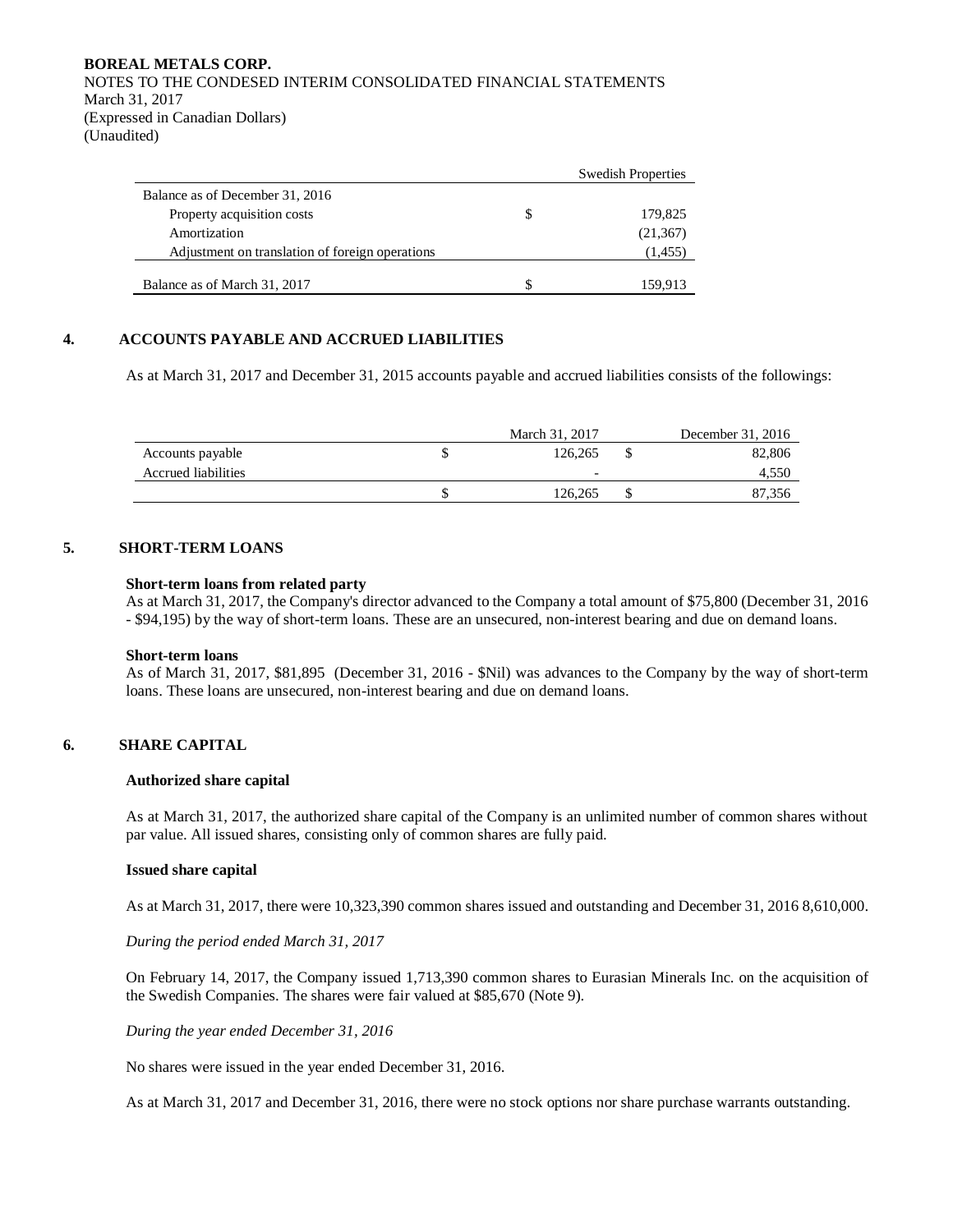#### **Reserves**

Foreign currency translation reserve records exchange differences arising from translation of the Company's subsidiaries results and financial position from its functional currency into the presentation currency.

#### **7. RELATED PARTY TRANSACTIONS**

Key management personnel include the Chief Executive Officer ("CEO"), Chief Financial Officer ("CFO") and Directors of the Company.

During the period ended March 31, 2017, the Company accrued \$5,500 to its directors. As of March 31, 2017, \$3,925 (December 31, 2016 - \$8,100) is payable to these directors.

As at March 31, 2017, the Company's director advanced to the Company an amount of \$75,800 (December 31, 2016 - \$94,195) by the way of short-term loans. These are an unsecured, non-interest bearing and due on demand loans.

All related party transactions are in the normal course of operations and have been measured at the agreed to amounts, which is the amount of consideration established and agreed to by the related parties.

## **8. SEGMENT INFORMATION**

The Company is engaged in one business activity, being the acquisition, exploration and development of base and precious metal. The two geographical segments are Canada and Scandinavia. All non-current assets are held solely in the Scandinavia segment.

Summarized financial information on the geographic segments the Company operates in are as follows:

| For the period ended March 31, 2017 | Canada  | <i>Scandinavia</i> | Consolidated |
|-------------------------------------|---------|--------------------|--------------|
| Exploration and evaluation assets   | $-$ S   | 159.913 \$         | 159.913      |
| Los for the period                  | 134.165 | 36.516             | 170.681      |

## **9. ACQUISITION OF THE SWEDISH COMPANIES**

February 14, 2017, the Company has closed its share purchase agreement via a share exchange transaction with Eurasian Minerals Inc. ("Eurasian") and acquired two companies that were wholly-owned subsidiaries of Eurasian Minerals which together represent a portfolio of four Scandinavian base and precious metal (zinc-lead-copper-silver-gold) exploration projects including Gumsberg and Adak exploration assets in Sweden and the Tynset and Burfjord assets in Norway (the "Properties"). EMX Exploration Scandinavia AB and Iekelvare Minerals AB (together referred to as the "Swedish Companies") are now wholly-owned subsidiaries of the Company.

To acquire the Swedish Companies, the Company issued 1,713,390 of its common shares to Eurasian which represents a 19.9% equity ownership in the Company at the present time and will have the continuing obligation to issue additional shares to maintain 19.9% interest, at no additional cost to Eurasian, until the Company has raised CDN\$5,000,000 in equity; thereafter, Eurasian will have the right to participate pro-rata in future financings at its own cost to maintain its 19.9% interest. On April 4, 2017, 3,466,610 shared were issued to Eurasian due to above obligation (Note 13).

Eurasian has also been granted a 3% net smelter return ("NSR") royalty on each of the Properties, of which a 1% NSR royalty may be purchased by the Company on or before the fifth anniversary of the closing date in 0.5% increments for a total of (a) USD\$2,500,000, or (b) at the purchaser's option, USD\$2,000,000 plus shares of the Company equal in value to USD\$500,000.

Eurasian will receive annual advance royalty ("AAR") payments of USD\$20,000 for each of the Properties commencing on the second anniversary of the closing, with each AAR payment increasing by USD\$5,000 per year until reaching USD\$60,000 per year, except that the Company may forgo AAR payments on two of the four Properties in years two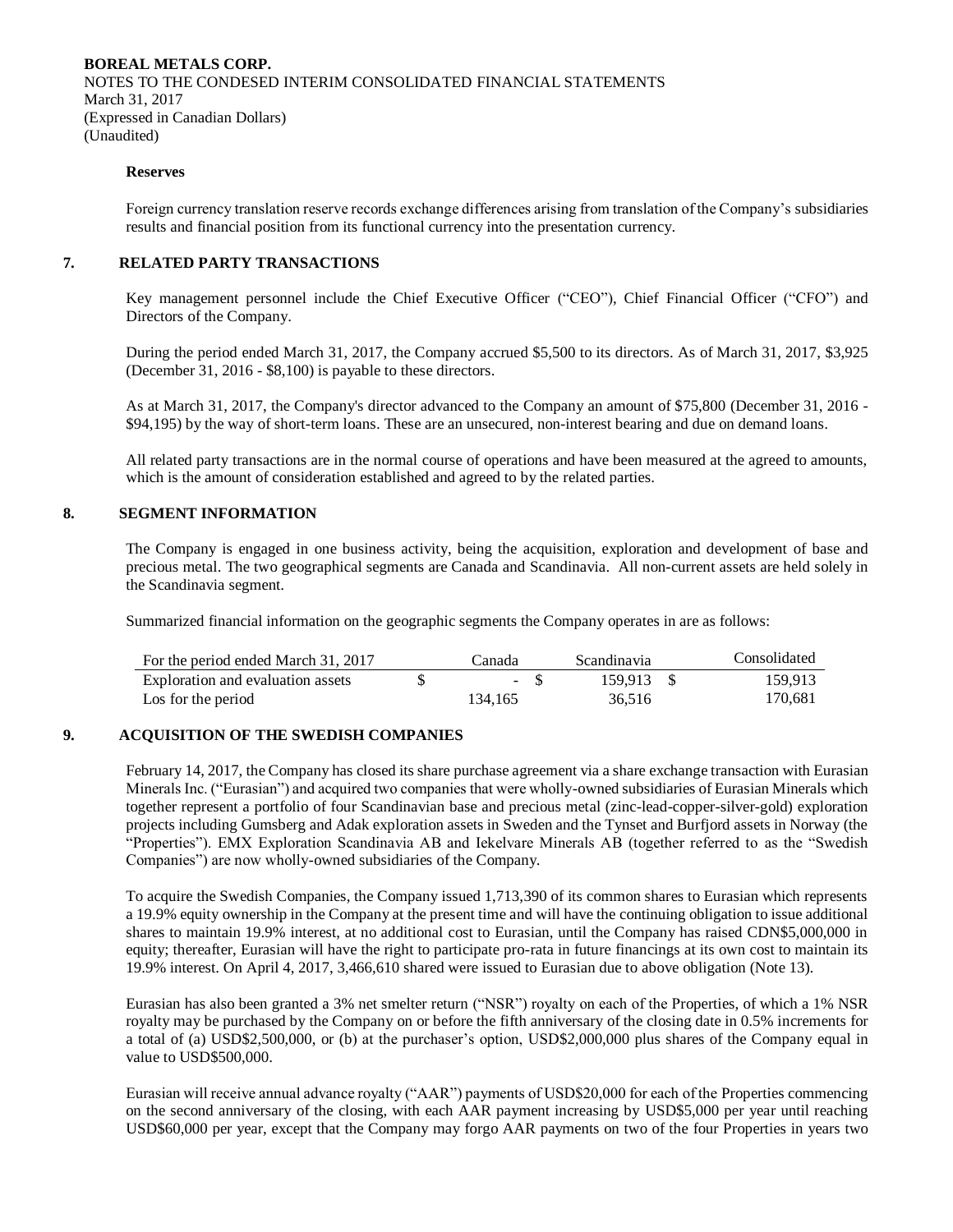and three. Once reaching USD\$60,000, AAR payments will be adjusted each year according to the Consumer Price Index (as published by the U.S. Department of Labor, Bureau of Labor Statistics). Eurasian will receive a 0.5% NSR royalty on any new mineral exploration projects generated by the Company in Sweden or Norway, excluding projects acquired from a third party containing a mineral resource or reserve or an existing mining operation. Eurasian has the right to one seat on the Board of Directors of BMC, but has not named a director at this time.

Management has determined that this transaction does not qualify as a business combination. Accordingly, it was accounted for as an acquisition of assets. The fair value of the purchased assets was measured using the fair value of the issued common shares of the Company on the transaction date.

The following table summarizes the fair value of Swedish companies identifiable assets and liabilities acquired at the date of acquisition:

| Net assets and liabilities acquired: |              |
|--------------------------------------|--------------|
| Cash                                 | \$<br>51,540 |
| <b>Accounts Receivable</b>           | 777          |
| Properties Acquisition Costs         | 179,825      |
| Trade and Other Payables             | (146, 382)   |
| Total                                | \$<br>85,670 |
|                                      |              |
| Consideration paid:                  |              |
| Share capital                        | \$<br>85,670 |

## **10. FINANCIAL INSTRUMENTS AND RISK MANAGEMENT**

#### **Financial instruments**

Financial assets and liabilities are classified in the fair value hierarchy according to the lowest level of input that is significant to the fair value measurement. Assessment of the significance of a particular input to the fair value measurement requires judgement and may affect placement within the fair value hierarchy levels. The hierarchy is as follows:

- Level 1: quoted prices (unadjusted) in active markets for identical assets or liabilities.
- Level 2: inputs other than quoted prices included in Level 1 that are observable for the asset or liability, either directly (i.e., as prices) or indirectly (i.e., derived from prices).
- Level 3: inputs for the asset or liability that are not based on observable market data (unobservable inputs).

The fair value of cash and accounts payable and accrued liabilities and short-term loan from related party approximate their carrying amounts due to the short term nature of the financial instruments. Cash is classified as financial assets fair value through profit or loss and is measured using level 1 inputs of the fair value hierarchy. Accounts payable and accrued liabilities and short-term loan from related party are classified as financial liabilities fair value through profit or loss.

#### **Risk management**

The Company is exposed to varying degrees to a variety of financial instrument related risks:

### *Credit risk*

Credit risk is the risk that the counterparty to a financial instrument will cause a financial loss for the Company by failing to discharge its obligations. The Company's credit risk is primarily attributable to its liquid financial assets including cash. The Company limits its exposure to credit risk on liquid financial assets through maintaining its cash with highcredit quality financial institutions.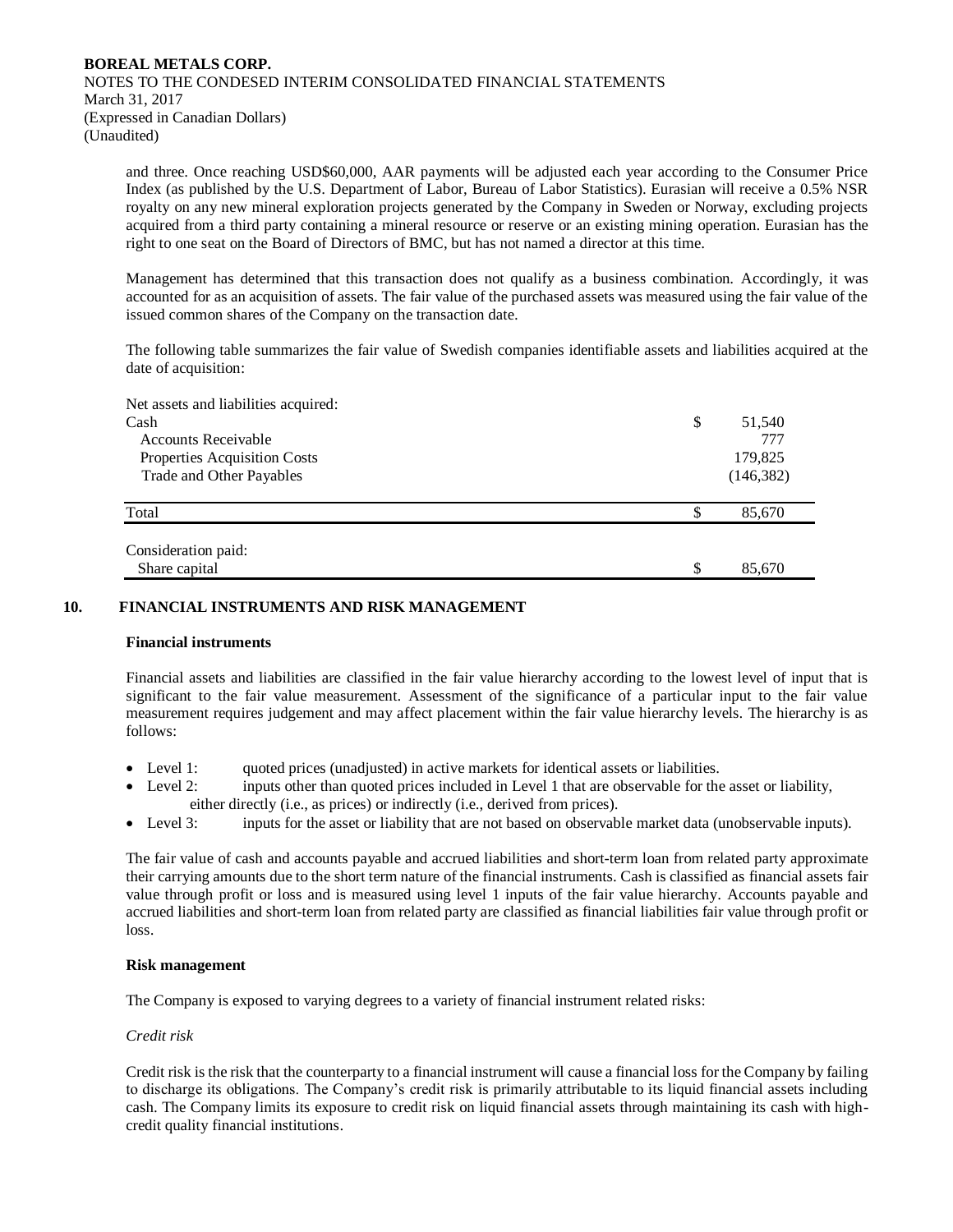### *Liquidity risk*

Liquidity risk is the risk that the Company will not be able to meet its obligations associated with its financial liabilities. The Company's approach to managing liquidity risk is to ensure that it will have sufficient liquidity to meet liabilities when due. The Company is currently investigating financing opportunities so that it has sufficient liquidity to meet liabilities when due.

There can be no assurance the Company will be able to obtain required financing in the future on acceptable terms. The Company anticipates it will need additional capital in the future to finance on-going exploration of its properties, such capital to be derived from the completion of other equity financings. The Company has limited financial resources, has no source of operating income and has no assurance that additional funding will be available to it for future exploration and development of its project. The ability of the Company to arrange additional financing in the future will depend, in part, on the prevailing capital market conditions and exploration success. In recent years, the securities markets have experienced wide fluctuations in price which have not necessarily been related to the operating performance, underlying asset values or prospects of such companies. There can be no assurance that continual fluctuations in price will not occur. Any quoted market for the common shares may be subject to market trends generally, notwithstanding any potential success of the Company in creating revenue, cash flows or earnings.

#### *Market risk*

Market risk is the risk of loss that may arise from changes in market factors such as interest rates, foreign exchange rates, and commodity and equity prices.

#### Currency risk

The Company is exposed to financial risk related to fluctuations in foreign exchange rates. Foreign currency risk is limited to the portion of the Company's business transactions denominated in currencies other than the Canadian Dollar.

#### Interest rate risk

The Company's exposure to interest rate risk arises from the interest rate impact on cash. The Company's policy is to invest cash at floating rates of interest, in order to maintain liquidity, while achieving a satisfactory return for shareholders. There is minimal risk that the Company would recognize any loss as a result of a decrease in the fair value.

#### Price risk

The Company is exposed to price risk with respect to commodity prices. The Company closely monitors commodity prices to determine the appropriate course of action to be taken by the Company.

#### **11. CAPITAL MANAGEMENT**

The Company's objectives when managing capital are to safeguard the Company's ability to continue as a going concern in order to pursue the exploration and development of its mineral properties, acquire additional mineral property interests and to maintain a flexible capital structure which optimizes the costs of capital at an acceptable risk. In the management of capital, the Company includes the components of shareholders' equity.

The Company manages the capital structure and makes adjustments to it in light of changes in economic conditions and the risk characteristics of the underlying assets. To maintain or adjust the capital structure, the Company may attempt to issue new shares, issue debt, acquire or dispose of assets or adjust the amount of cash.

In order to facilitate the management of its capital requirements, the Company prepares annual expenditure budgets that are updated as necessary depending on various factors, including successful capital deployment and general industry conditions. The annual and updated budgets are approved by the Board of Directors.

The Company currently is not subject to externally imposed capital requirements. There were no changes in the Company's approach to capital management.